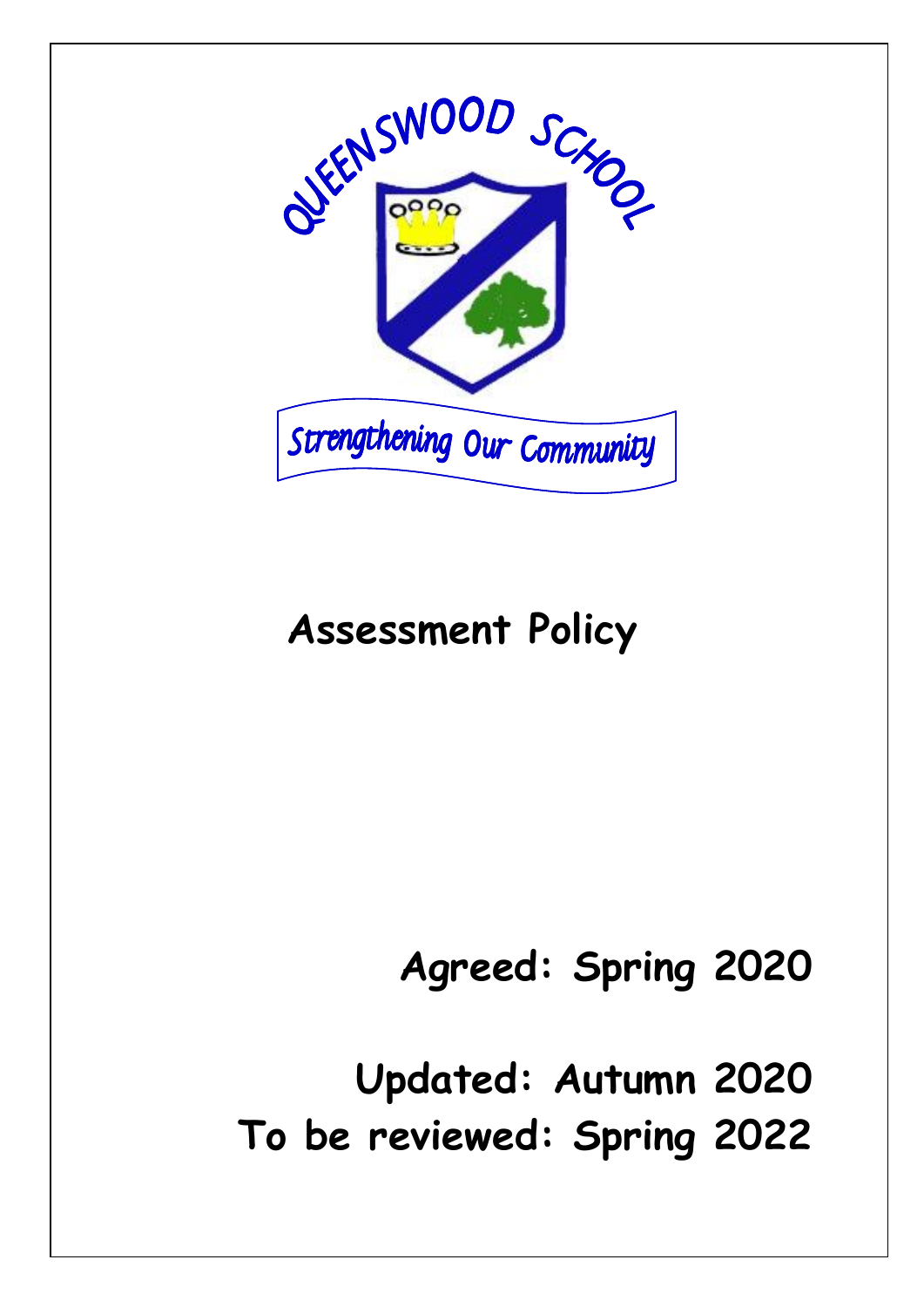## **Rationale**

Assessment is a continuous process integral to learning and teaching. It is how teachers gain knowledge of their pupils' needs, achievements and abilities, enabling planning and delivery to be more effective, thereby raising attainment for every child.

Assessment at Queenswood lies at the heart of the process of promoting children's learning. It provides us with a framework within which to set educational objectives and monitor progress. The National Curriculum 2014 has been designed as a 'mastery curriculum' to ensure that pupils are fully secure in the programmes of study before moving on

Principles of assessment are:-

- to provide information to support progression in learning through planning
- to provide information for target setting for individuals, groups and cohorts
- to share learning goals with children
- to involve children with self-assessment
- to help pupils know and recognise the standards they are aiming for
- to raise standards of learning
- to identify children for intervention
- to inform parents and other interested parties of children's progress
- to complete a critical self-evaluation of the school

In addition, assessment may support teachers, senior leaders and governors in monitoring and evaluating the effectiveness of teaching and learning and the school's deployment of resources.

We believe that every child can achieve. Teachers and staff ask themselves, 'What do I need to do next to enable each child in my class to achieve?'

The National Curriculum statements set out the expectations for all children, these are presented in child speak targets for reading, writing and maths in the form of bookmarks and are used by teachers, and by the children themselves, to assess attainment and progress. Children gain stickers on these bookmarks as they evidence success against each objective.

Teachers gauge the standard children are working at by continually assessing pupil work against the year group programmes of study in the National Curriculum – children engage in this process wherever they are able. There is a strong reliance on seeing progress in books across an academic year.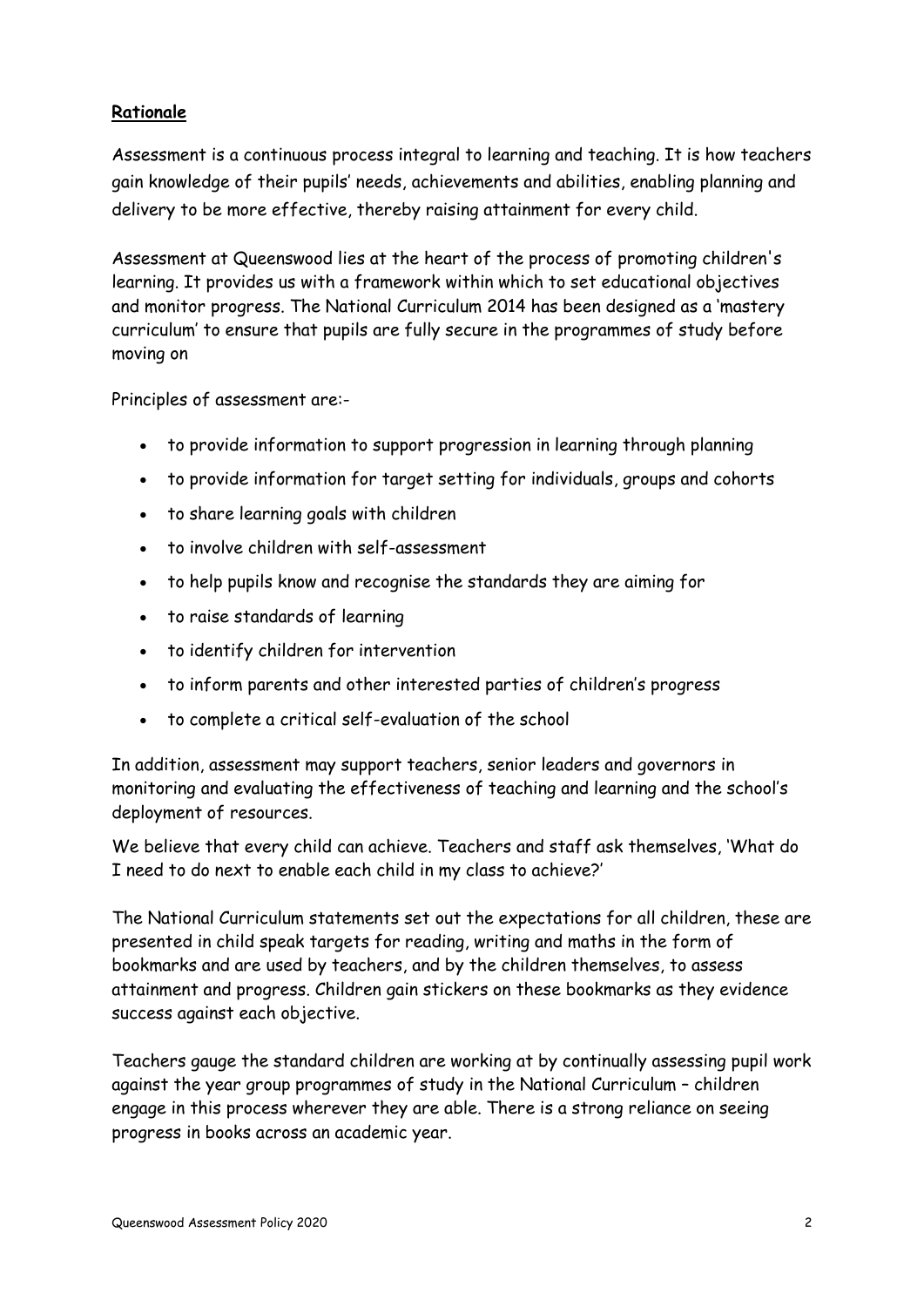#### **Our assessment and reporting system:**

#### **Formative Assessment (Assessment for Learning – AfL**)

Formative assessment is a powerful way of raising pupils' achievement. It is based on the principle that pupils will improve most if they understand the aim of their learning, where they are in relation to this aim and how they can achieve the aim. Ongoing assessment is undertaken by the class teacher throughout each lesson through questioning, observation and dialogue. Teachers check that children know what they are being asked to learn and more importantly, why.

In every lesson a 'Learning Target' is shared with the children and the 'assessment targets' are broken down into silver and gold assessment criteria. These are discussed with the children and represent the following:

Silver – working at the age-related expectation in this skill/concept

Gold – working at greater depth in this skill/concept

In order to help the children achieve the assessment criteria, teachers will share the steps to success using a variety of techniques which include:

- o checklists in their books
- o word banks in their writing toolkits
- o displays in the classroom
- o shared on the interactive whiteboard
- o oral discussion

The children's work is then assessed against these assessment targets. Pupils receive feedback through dialogue with the teacher and teaching assistant and through peer assessment that may be either written or verbal; this provides pupils with clearly identified next steps. The quality of feedback to pupils is regularly monitored by senior leaders and internal and external moderation ensures that judgements are accurate.

Each child has a 'Target Pencil' in their maths books and learning journals, which list the key assessment criteria that will be taught that year. These are taken from the national curriculum and have been written using the support of Literacy and Maths consultants working with the school.

When a teacher judges a child has met one of the key assessment targets, they receive a sticker (either silver or gold) to signify to the child that they are making progress and to help them to know what they are achieving. These 'Target Pencils' are used within lessons to help children to know what they need to improve. Please see the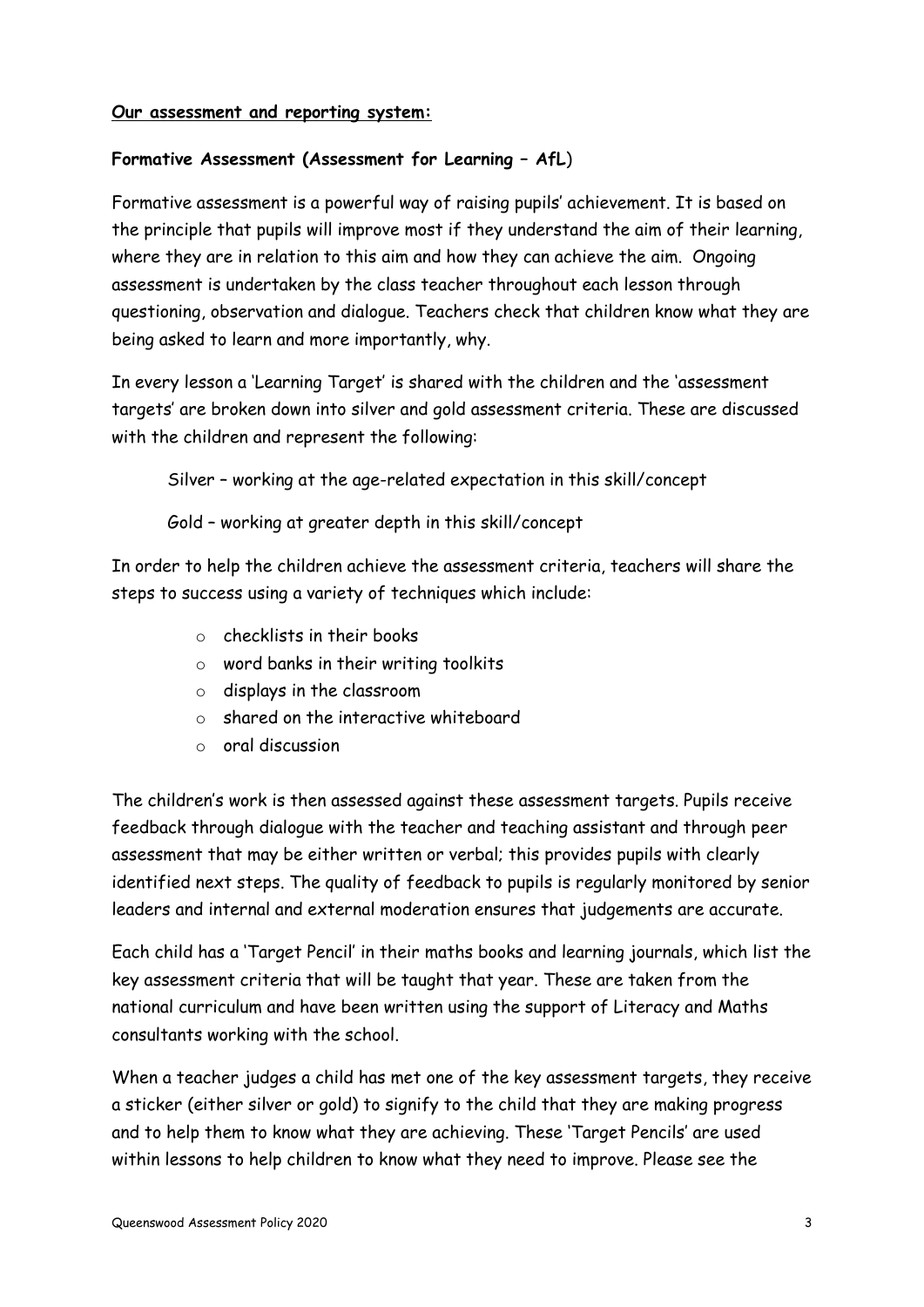attached appendix for the language which is used with the children when discussing their learning and assessment.

This formative assessment feeds into our termly assessments of the children in our school. A judgement will be made to decide which of the objectives for reading, writing and maths each child is secure in. From here we will decide on a pupil's individual stage relating to the age-related expectations and set them challenging targets for the following term.

### **Summative Assessment - Assessment of Learning**

Summative assessments measure attainment through standardised tests at any given point in time. Their purpose is to:

- record performance in a specific area on a specific date;
- provide end of key stage test data against which the school will be judged;
- provide information about cohort areas of strength and weakness to build from in the future
- support teacher assessment

An internal summative assessment process based on more formal tests for each year group is used alongside teacher assessments to give a moderated comparison to teacher assessment. At Queenswood we are using materials from PIRA, White Rose, Test Base and other published resources.

### **Tracking progress over time**

Progress is tracked in books and our assessment protocols reflect this. Each term, teachers assess whether each child is working:

- o Working Below national expectations for their year group (accessing a lower year group's national curriculum)
- o Working Towards expectations for their year group (working on the correct curriculum, but not yet independently mastered the content)
- o Working At the expectations for their year group (confident and able to independently complete age appropriate work taught so far)
- o Working at Greater Depth (fluent and accurate with the age appropriate content and able to independently apply this to non-standard, non-routine situations)

The National Curriculum sets out what is expected from children in a particular year group and this is our starting point. We use visual grids to support teachers gaining a rapid understanding of where individuals attainment sits, compared to national expectations. These grids also show the progress each child has made since a baseline assessment at the end of the previous Key Stage, so progress over each key stage is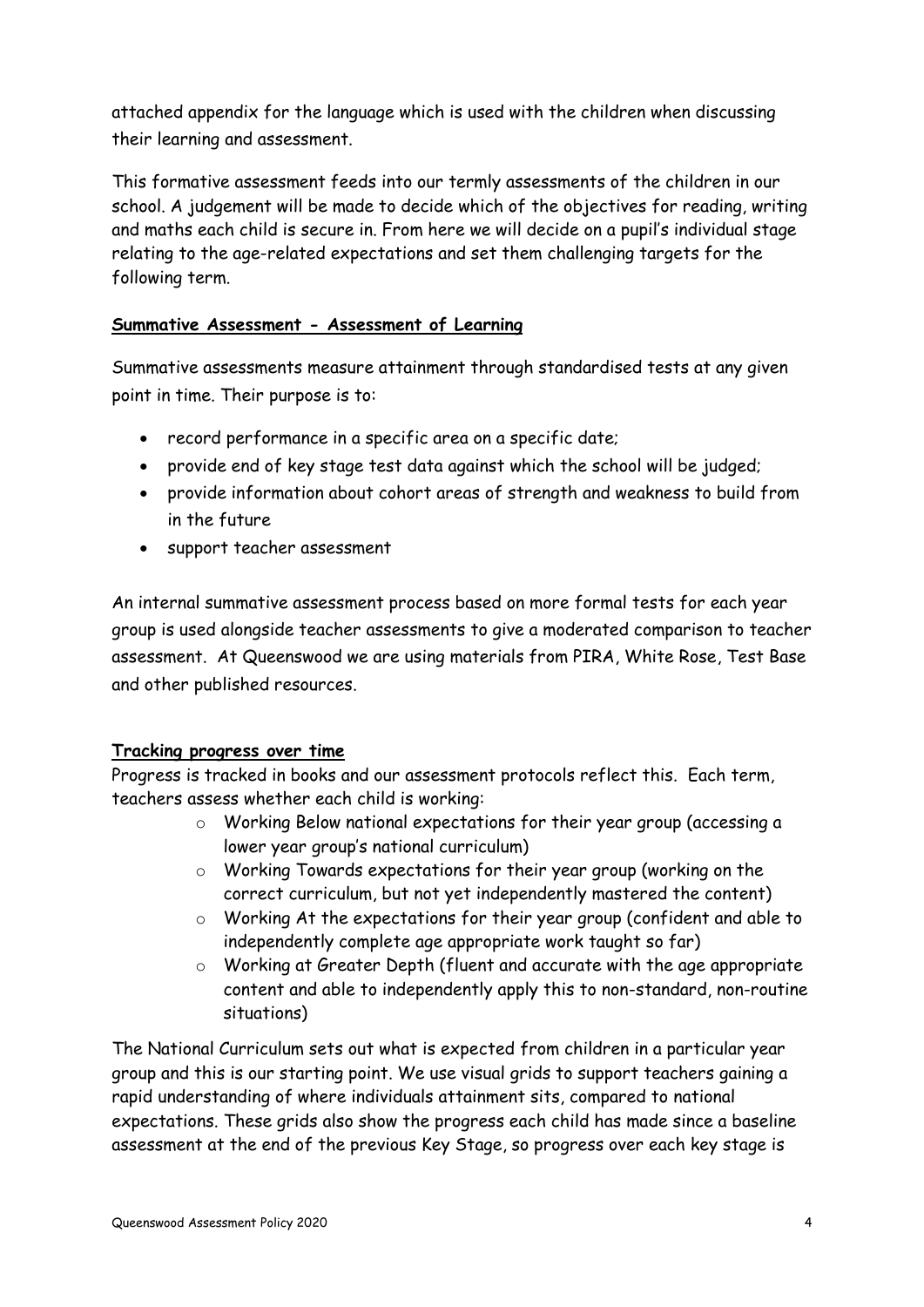monitored to ensure challenging enough target are set to ensure all children make at least expected progress.

## **More able children**

Children who have securely met the end of year objectives and are working beyond national expectations for their year group may be assessed as working at greater depth within their year group, rather than moving onto the next year's curriculum. These children will work on 'mastering' their knowledge through the application of skills in different contexts – they will be deepening their learning. In very exceptional circumstances a pupil may access some areas of learning from the next year group's objectives.

### **Early Years - Reception**

Children in Reception will continue to be assessed against the Prime and Specific areas of Learning in the EYFS curriculum. Children are initially assessed during their first weeks in school, this provides a baseline from which we are able to measure progress.

Assessments are based on observation of daily activities and events. At the end of Reception for each Early Learning Goal, teachers will judge whether a child is meeting the level of development expected at the end of the Reception year:

- **Emerging**, not yet reached the expected stage of development
- **Expected**
- **Exceeding**, beyond the expected stage of development for their age

# **Reporting to Parents**

We will continue to report to parents each term via parents consultations in the autumn and spring terms, and the end of year school report. This will inform parents whether their child is **below, working towards, at the standard** or **at greater depth** against age related expectations.

The end of year written report to parents include results of end of key stage statutory tests and assessments and gives information relating to the internal tracking of progress and attainment.

Parents can request a pupil progress discussion at any point in their child's education by appointment.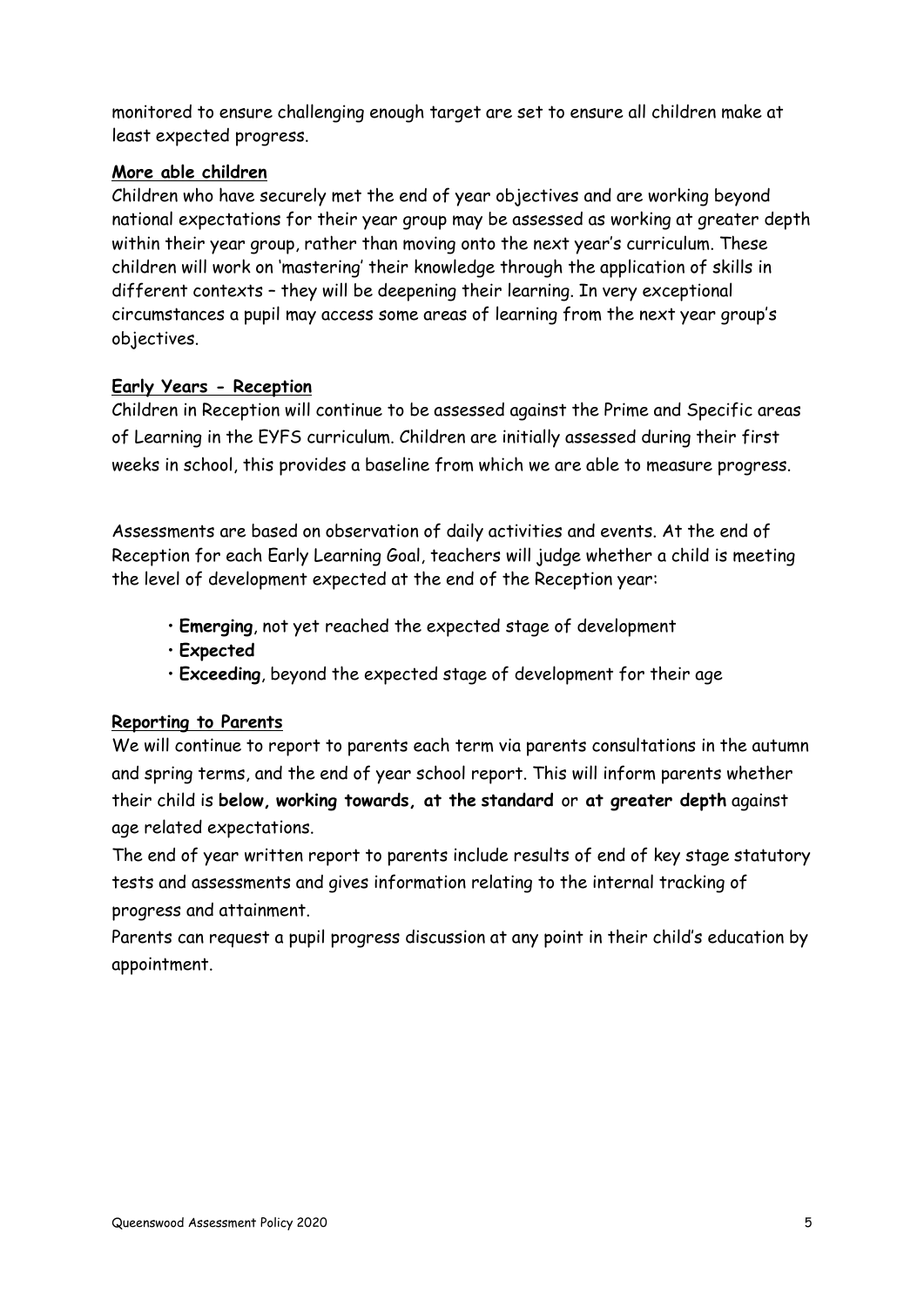## **The Assessment Cycle at Queenswood:**

In addition to teacher's own notes and plans, teachers are expected to regularly keep and update records as detailed in the assessment cycle. At Queenswood Primary School we follow an assessment cycle and update the data on our tracking system regularly. We use the information stored to analyse the attainment and progress of each class and discuss findings and outcomes at a termly pupil progress meeting with appropriate members of the team.

Outcomes for individuals and groups is analysed and targets reviewed. The information is used to identify intervention strategies, including for those pupils who are more able, those with special educational needs and those in receipt of Pupil Premium Funding. Class teachers set targets for English and Maths and share information with SLT, the SENCO, phase and subject leaders. Through review of the Strategic Plan, governors analyse data and track progress made by cohorts and groups of pupils. Staff work with colleagues at school and in local schools to moderate assessment judgments each term.

## **Autumn 1**

Targets for reading, writing, maths and science using prior attainment from end of previous key stage and teacher assessment of last academic year set for individual pupils/classes/year groups.

Age appropriate child speak writing, maths bookmarks in books (stickers added when any target statement is achieved by teacher or child as able)

Weekly times-tables and spelling tests

Weekly independent writing

EYFS baseline completed by half term

RWInc Baseline assessments for YR - 3

### **Autumn 2**

Weekly times-tables and spelling tests

Weekly independent writing

Summative Assessment – PIRA Autumn term rest; White Rose Autumn term test EYFS tracking documents updated

RWInc assessments updated for all on programme

Parents Consultations – teachers provide pupil targets for parents and discuss progress and attainment.

Pupil Progress meetings with senior leaders to discuss pupils not reaching expected standard or making expected progress.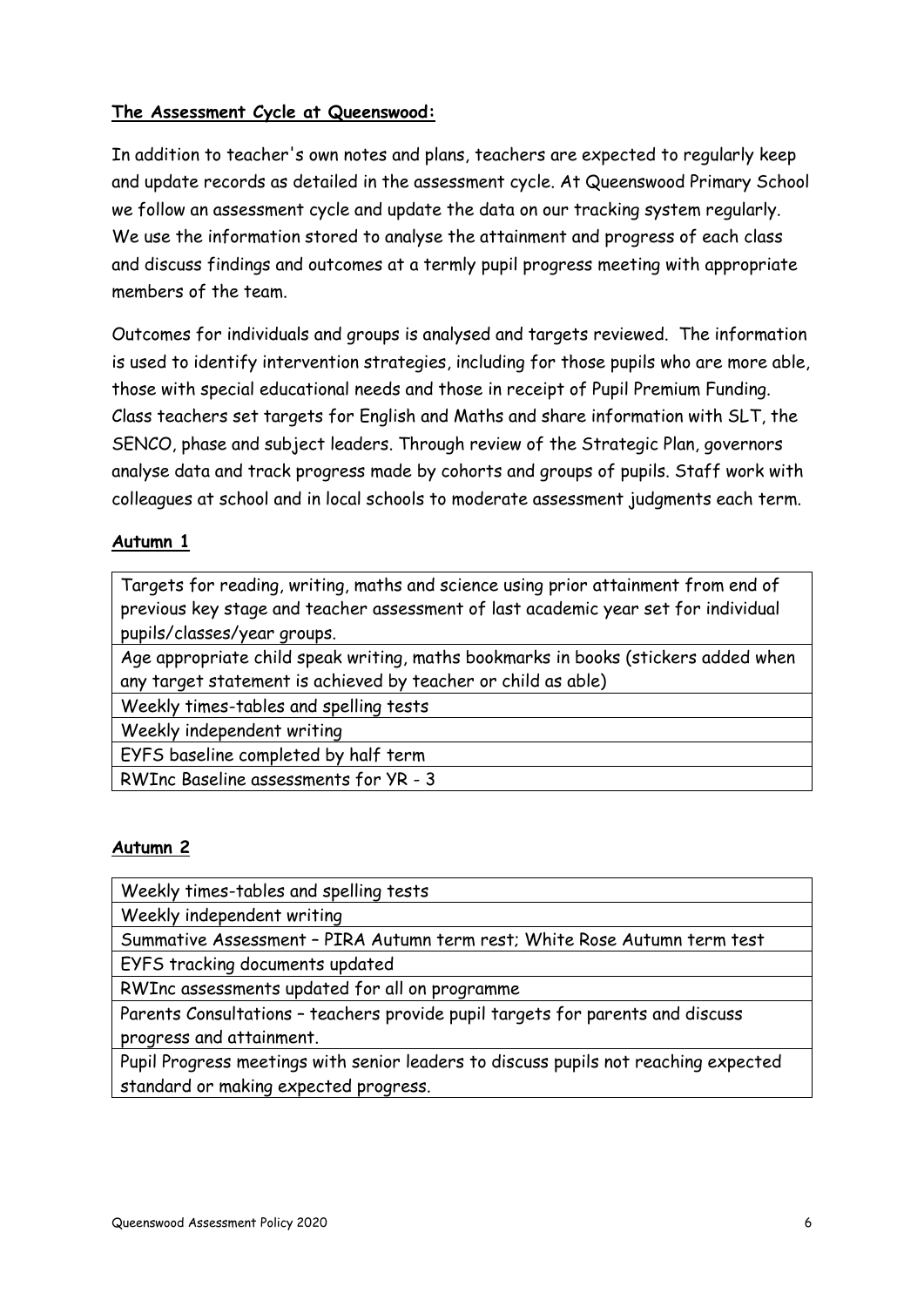# **Spring 1**

Child speak writing and maths bookmarks in books (updated when any statement is achieved)

Weekly times-tables/spelling

Weekly independent writing

RWInc assessments updated for all on programme

Moderation of Writing and Maths to support teacher judgements.

All year groups – ongoing assessment of pupils in relation to age related national standard for reading, writing and maths.

KS1 and KS2 Mock tests

### **Spring 2**

Weekly times-tables/spelling

Weekly independent writing

Summative Assessment – PIRA Spring term rest; White Rose Spring term test

RWInc assessments updated for all on programme

EYFS tracking documents updated

Teachers to check proportions of pupils on track for age related national standard for reading, writing and maths are still accurate.

Parents Evenings – teachers provide pupil targets for parents and discuss progress and attainment.

Pupil Progress meetings with senior leaders to discuss pupils not reaching expected standard or making expected progress.

### **Summer 1**

Child speak reading, writing and maths bookmarks in books (updated when any statement is achieved)

Weekly times-tables/spelling

Weekly independent writing

Moderation of Writing and Maths to support teacher judgements.

All year groups – ongoing tracking of proportions of pupils on track for age related national standard for reading, writing and maths.

RWInc assessments updated for all on programme

End of KS testing (Y2/Y6) – see DfE timeline

Year 1 Phonics Screening (Y2 re-takes)

Year 4 Times Tables Test

Pupil Progress meetings with senior leaders to discuss pupils not reaching expected standard or making expected progress.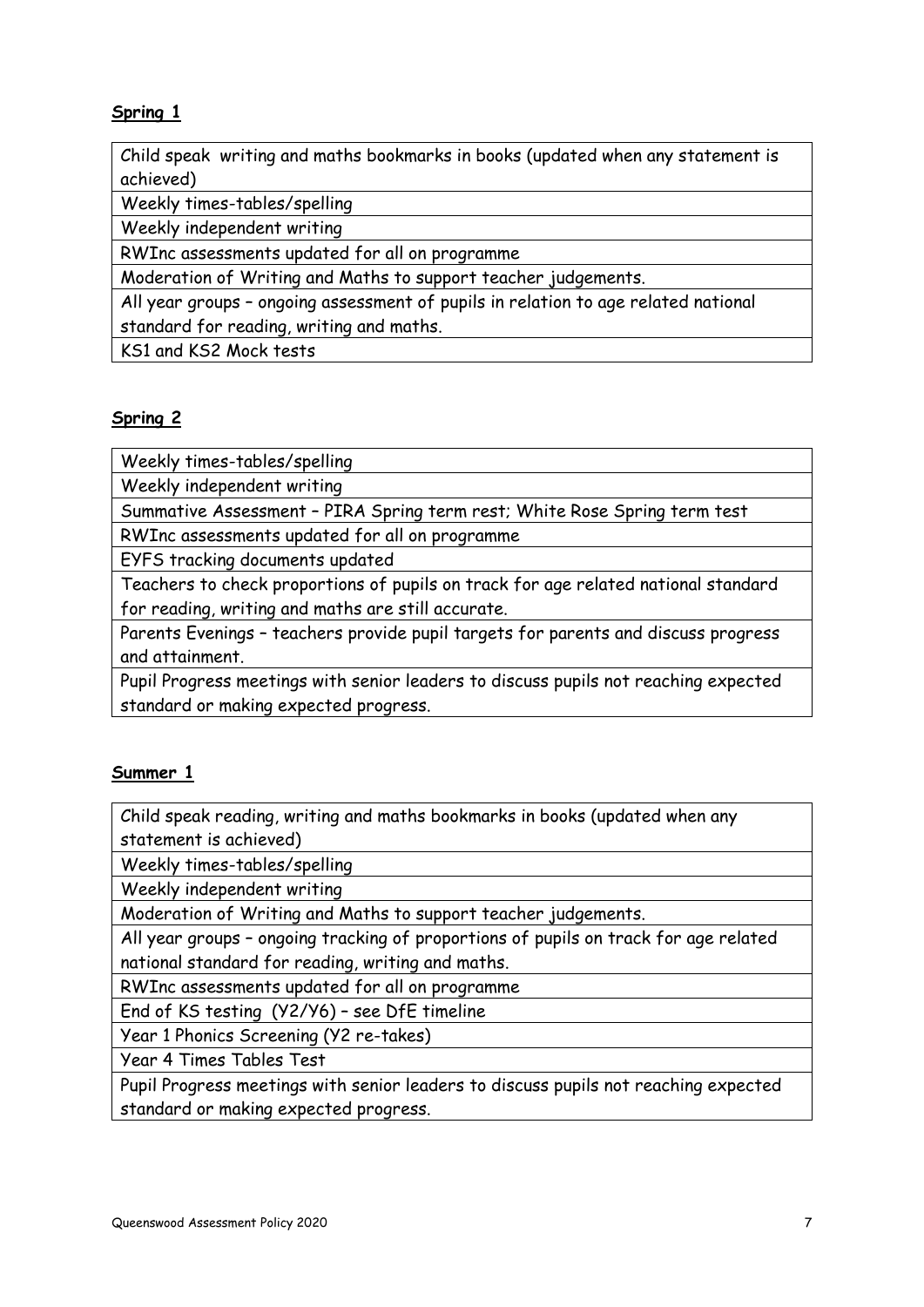## **Summer 2**

Weekly times tables/spelling

Weekly independent writing

Summative Assessment – PIRA Summer term rest; White Rose Summer term test EYFS GLD calculated, tracking documents updated and reported to LA

RWInc assessments updated for all on programme

Teachers to check proportions of pupils on track for age related national standard for reading, writing and maths are still accurate.

Foundation stage and Year 1 staff meeting to moderate for children making transition from FS to Y1.

YR – Y6 staff teams to meet with new class teachers to moderate judgements. Pupils workbooks to be used as evidence.

SLT to set aspirational targets for next academic year

### **Moderation Meetings**

We value many types of assessment and appreciate that, although tests provide a score for that point in time, we should also assess and monitor the quality of the daily work produced in lessons. Personalised knowledge of each child is key. In order to validate judgments and ensure a consistent approach, staff meet regularly to moderate writing and other assessments. As a cluster of schools, we meet together during the Spring and Summer terms to compare judgements and moderate assessments in writing and maths. These are led by consultants in order to ensure rigour and appropriate challenge. Further moderation is carried out by the school's School Improvement Partner and the Local Authority's Quality Assurance Person. This all ensures a robust and accurate assessment system which ensures that teachers know exactly wha teach child can do, and what the focus for next steps are.

#### **Arrangements for monitoring and evaluation**

The head teacher will:

- Meet with each teacher to review the pupil progress profiles for the class in reading, writing and maths
- Review the progress of vulnerable groups for example: boys, girls and PPG
- Use this meeting to set targets and make accurate predictions for the end of year outcomes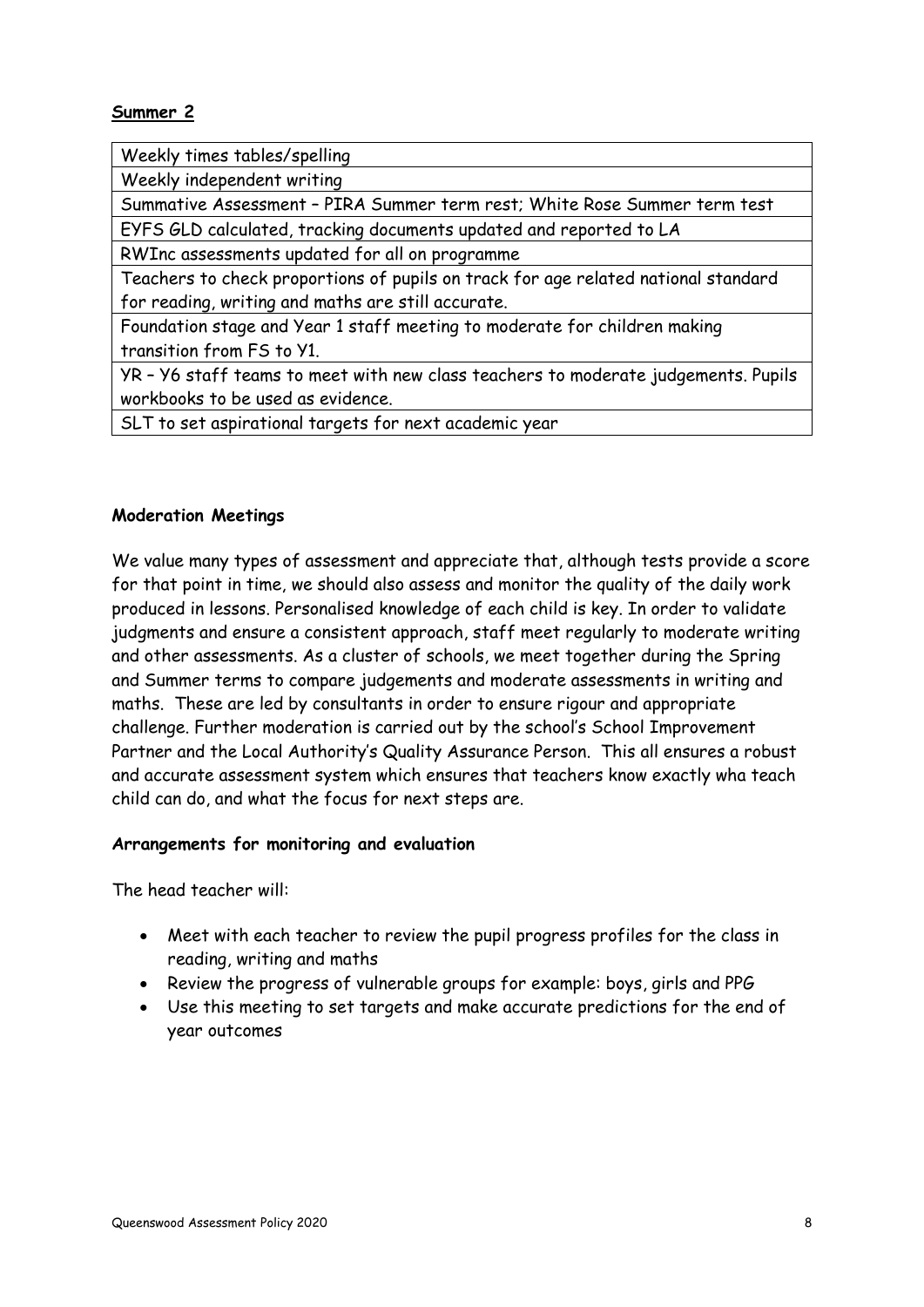The assessment co-ordinator will:

- Formulate the school's assessment policy in consultation with the head teacher, staff and governors
- Review the policy regularly in the light of statutory requirements and the needs of the school
- Provide support and guidance with assessment and keep up to date with current information
- Resource school with relevant tests and update assessment cycle
- Maintain the 'tracking file' and consult with all staff about the targets set
- Highlight pupils who have made no progress or are working below expectations
- Analyse results to identify attainment and progress made by pupils and for groups of pupils such as those on free school meals, gender, vulnerable children and children from an ethnic background
- Report to governors regarding the policy, statutory test results and cohort targets

### **Review**

This policy is subject to annual review, as part of the school self-evaluation process. Its success in relation to the school's attainment targets for assessment will be evaluated as part of the annual assessment audit. The policy will be revised in line with the new action plan targets